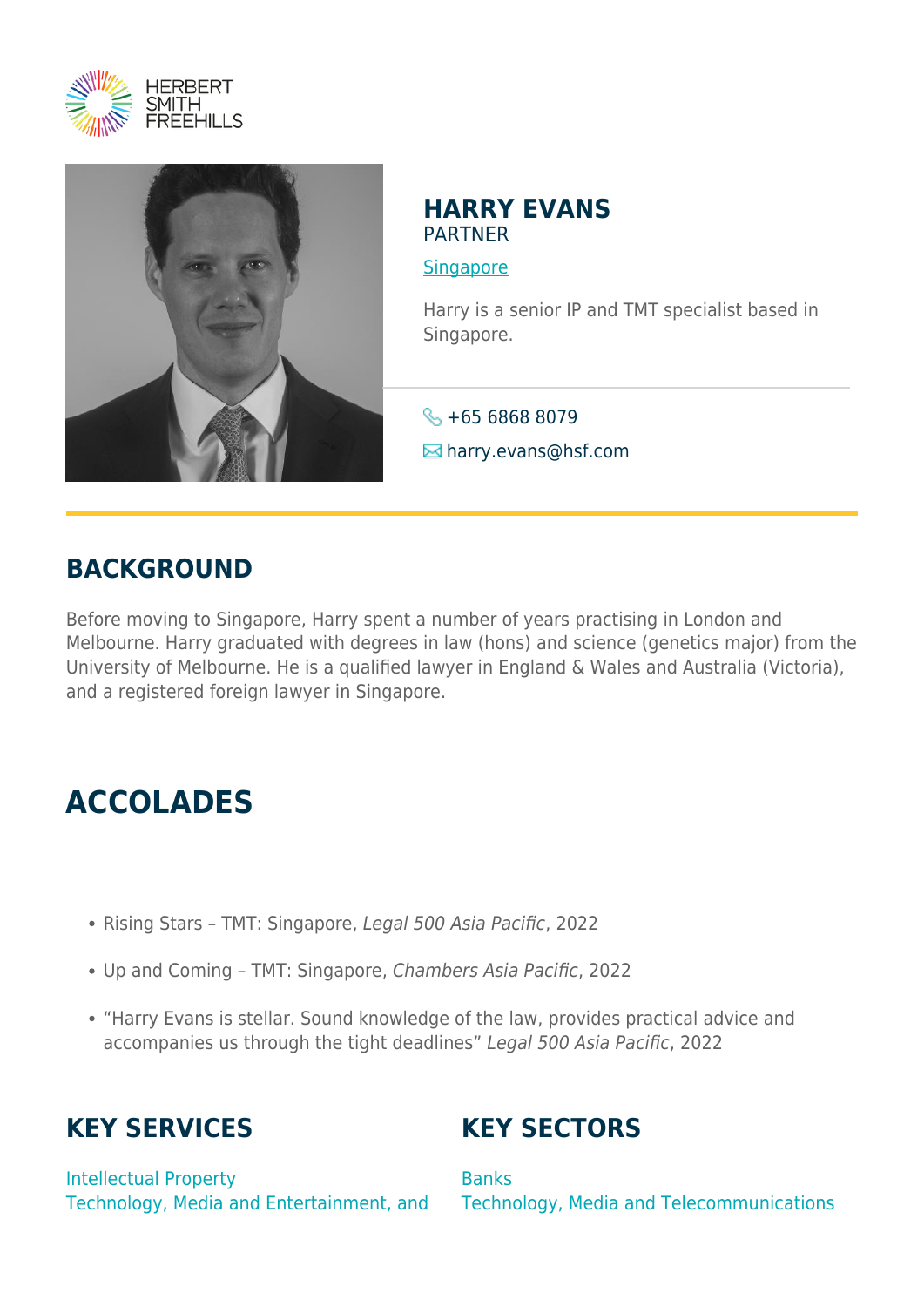# **EXPERIENCE**

Harry has 15 years' experience advising clients on business-critical Information Technology, Intellectual Property and general commercial issues. He has a particular interest in the technology, financial services, life sciences and healthcare sectors, and is co-head of the firm's Asia (ex-China) pharmaceuticals sector.

Harry has led on a wide range of complex, multi-jurisdictional and high-value commercial arrangements, including:

- major outsourcings (both technology and business process), the development and procurement of software, hardware and related IT services, and cloud computing offerings (including SaaS, PaaS and IaaS arrangements)
- technology/IP development, licensing, and commercialisation agreements
- pharmaceutical research, development and commercialisation agreements (including supply, manufacture, promotion and marketing arrangements), product in-licensing agreements
- JVAs and commercial collaborations

Harry also has extensive experience advising clients on the IP/IT/data aspects of corporate transactions. Harry has advised on a number of commercial and patent disputes in the life sciences sector.

Harry's experience includes advising:

**Commercial** TMT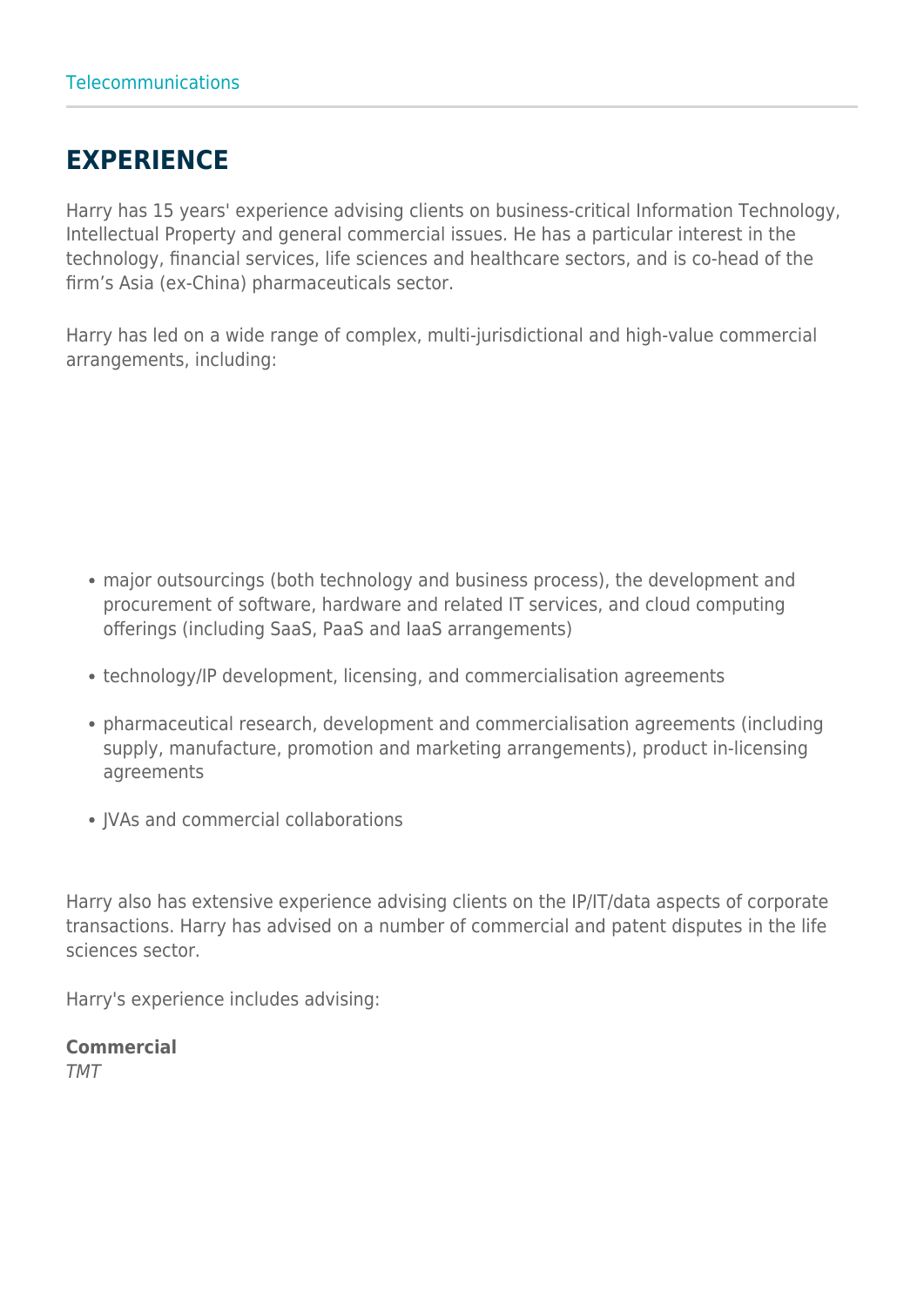- a global bank on procuring the IT infrastructure necessary for its new digital bank in Hong Kong. The matter involved negotiating over 11 separate IT supply agreements, for the infrastructure, platform and software necessary for the new digital bank, with some of the biggest and most advanced global tech companies
- a global bank on the global re-structuring of its IP/technology portfolio, and the preparation of a suite of template agreements for managing its IP portfolio
- a major telecommunications company on the outsourcing of its customer experience platform to Amdocs
- a major Southeast Asia ride-hailing and Super-App company on procuring the IT infrastructure necessary for its new digital bank in Singapore
- Europe's leading payments processing company in relation to various commercial arrangements for the provision of payments processing services to merchants globally, including BIN Sponsorship Agreements, Merchant Agreements, Payment Facilitator Agreements
- SES New Skies Satellite/iForte consortium in relation to an RFP released by Indonesian government to construct, launch and operate a multifunction communication satellite, as well as the associated ground network required for operating the satellite

Life Sciences

- a European-based distribution company on in-licensing six biosimilars, for development and commercialisation across a number of Asian jurisdictions
- a European-based distribution company on acquiring from Sanofi the rights to commercialise a therapeutic product, and a portfolio of over-the-counter essential remedies, in a number of APAC jurisdictions.
- Janssen on the renegotiation of a suite of distribution agreements in relation to the distribution of a pulmonary artery hypertension medication in Philippines, Thailand and Vietnam
- an Indian based pharmaceutical company on entering into a long term, high-value licensing, development and commercialisation agreement (and related manufacturing agreement) with Mabion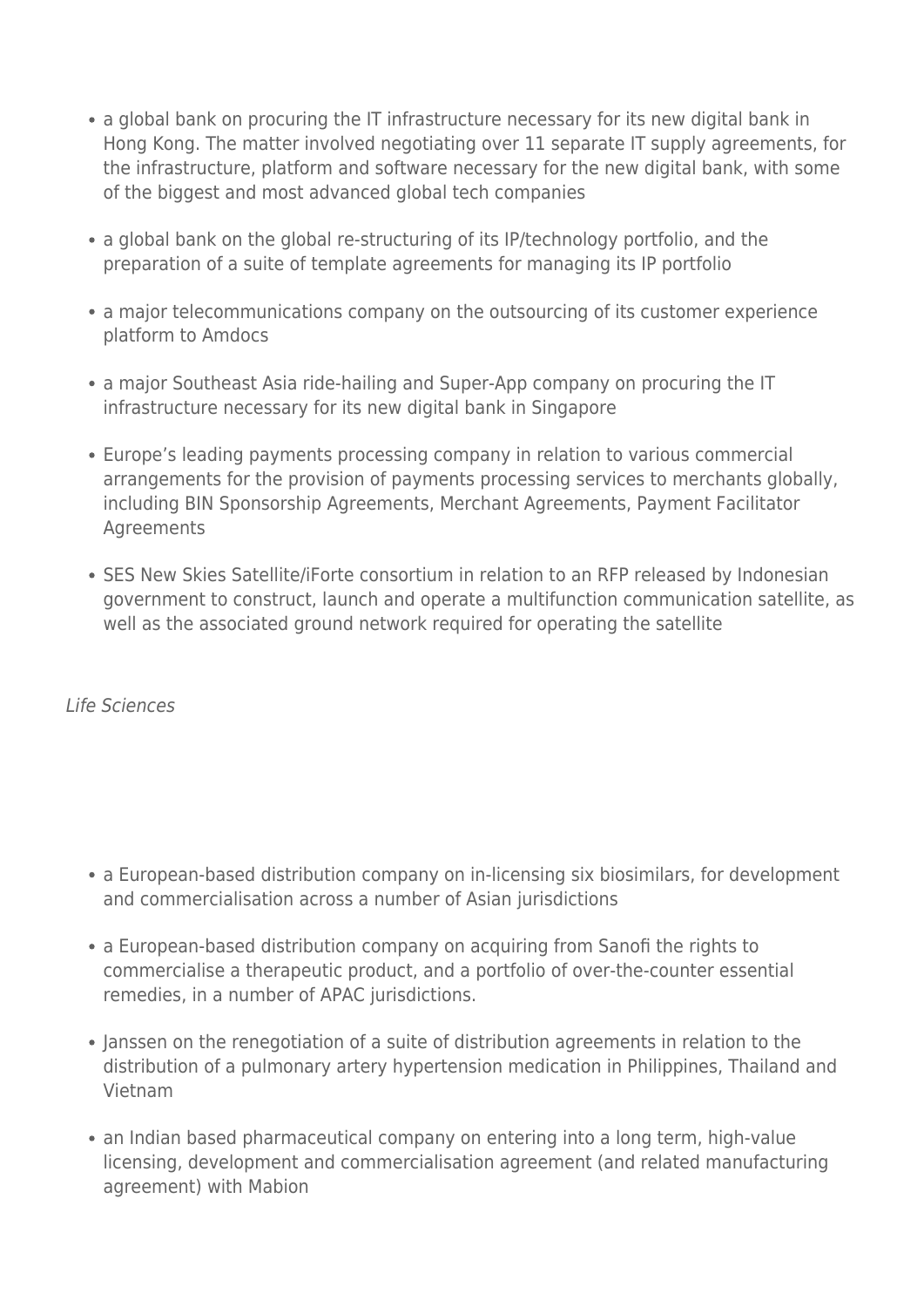- Lupin, an Indian based pharmaceutical company on the US\$526 million divestment of Kyowa Pharmaceuticals Industry to Unison Capital Partners, and entering into long term product supply, product development, and transitional services agreements
- Strides Pharma, an Indian based pharmaceutical company, on the preparation and negotiation of a long-term, high value exclusive product supply agreement, relating to the divestment of various Australian assets
- an Indian vaccine manufacturer on entering into a high-value manufacturing and supply agreement relating to Covid-19 vaccines

**Corporate**

Technology / Other

- major Southeast Asia ride-hailing and Super-App company, in relation to the due diligence of its technology and intellectual property assets for the purposes of identifying red-flag issues, and assisting it with remediating the same, ahead of its US\$40b US listing
- a global US-based SuperApp on entering into a JV agreement with a Korean-based partner, for the purposes of exploiting a combined product and service offering. Arrangement included negotiation of long-term, high value software licence and services agreement and complex brand licensing arrangements
- a global US-based SuperApp on a number of fintech matters as it seeks to monetize its platforms, and a number of commercial arrangements across South East Asia (and India and China) by which the fintech products and services of various third parties have been promoted through, or incorporated onto, its platforms
- a leading UK retail bank on its strategic partnership with an innovative fintech company to accelerate the digital transformation of the Bank's business, including the procurement of IT infrastructure necessary for a new, cloud-native core banking platform and the Bank's participation in the fintech's Series A investment funding round

Life Sciences / Healthcare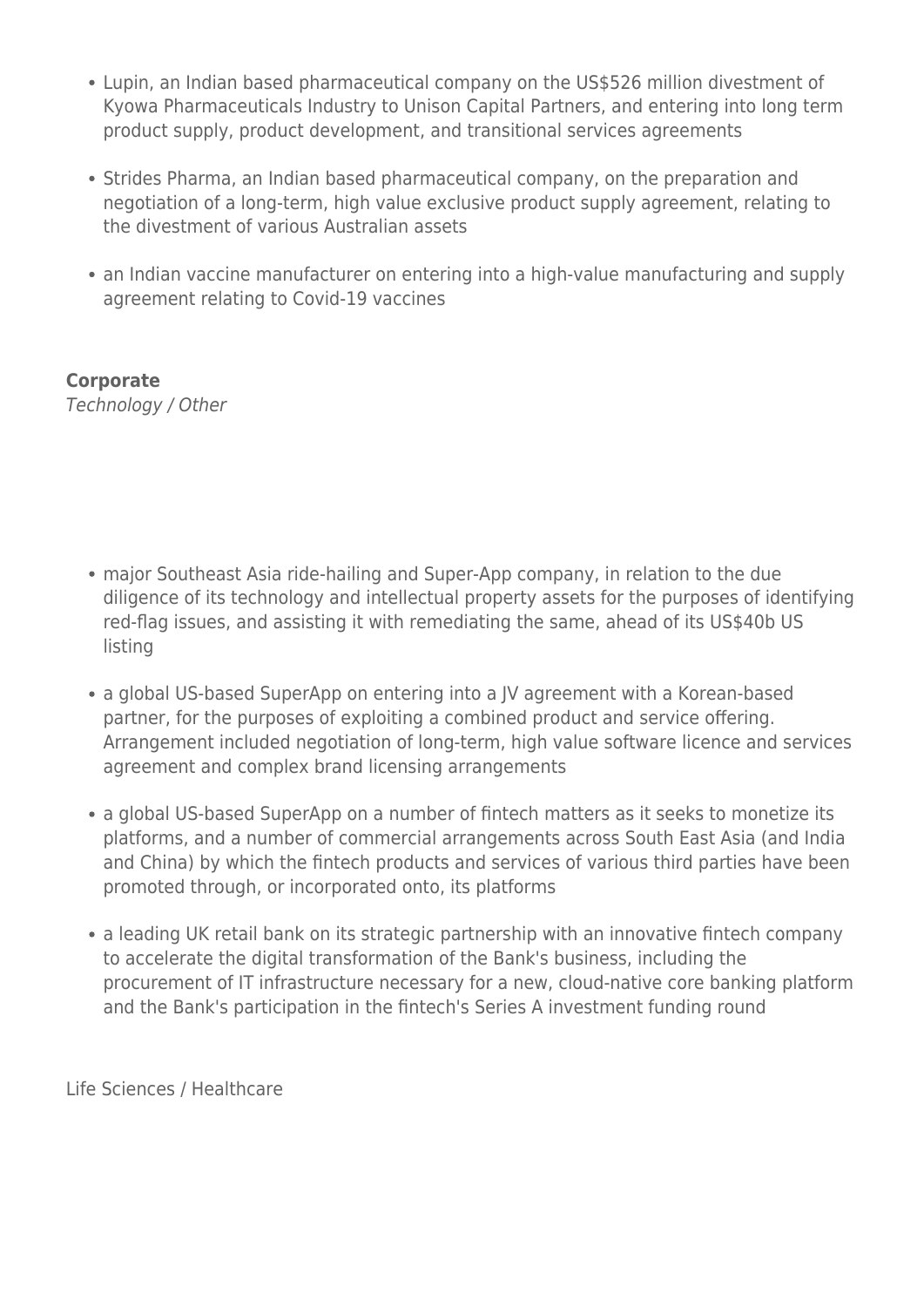- a private equity investor on a significant investment into the biosimilars business of Viatris, a global pharmaceutical company
- a private equity investor on a significant investment into an India-headquartered preclinical and clinical research organisation, which included significant assets across Asia and the US
- a private equity investor on a significant investment into an India-headquartered biosimilar business, which included significant manufacturing and other infrastructure assets across Southeast Asia
- Everstone Group on its investment into AUM Biosciences. AUM Biosciences (AUM) is an oncology-focused Asian biotechnology company that uses the power of precision medicine and digital health (including AI) to enhance the early-stage development of innovative treatment of cancers prevalent in Asia
- a European-based distribution company on the acquisition of a Southeast Asia-based medical device company
- Novartis on the IP issues associated with the sale of its vaccines business to GSK for US\$7bn, the purchase of GSK's oncology business for US\$16bn, and the sale of Novartis' flu business to CSL for \$275 million. Resolved myriad IP issues over 3-year (and ongoing) period
- Accord Healthcare and Intas Pharmaceuticals on their \$750 million acquisition of Actavis' UK and Irish businesses from Teva
- Takeda on the competitive auction of Takeda's respiratory drugs portfolio to AstraZeneca for \$575 million
- a China-based pharma company on the acquisition of a cancer care clinic business in Singapore
- a bidder in relation to its bid for Icon Group, an integrated cancer care, pharmaceutical services, and pharmaceutical compounding business, operating across China, Hong Kong, Singapore, Vietnam, Australia and New Zealand
- Sainsbury's in relation to the divestment of its in-store pharmacy business to Lloyds Pharmacy
- Morgan Stanley Asia Limited and UBS, as joint sponsors, on the proposed listing of a leading Chinese biotech company, Brii Biosciences, on the Hong Kong Stock Exchange. The matter involved analysing a number of high value and multi-jurisdictional inlicensing arrangements
- Goldman Sachs and JP Morgan as joint sponsors of the listing of a leading Chinese biotech company, Antengene, on the Hong Kong Stock Exchange. The matter involved